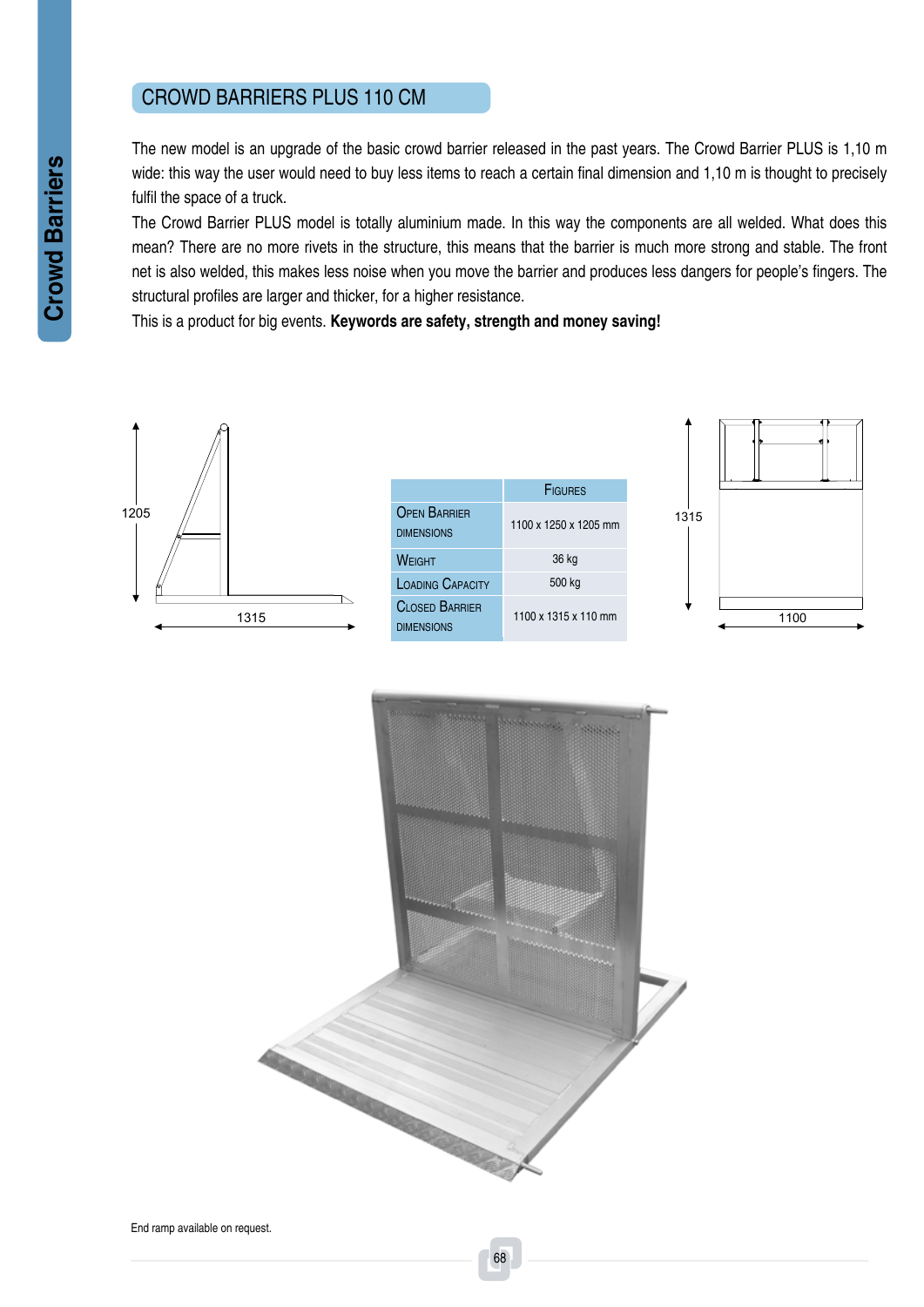## CROWD BARRIERS

TRABES Alluminium Crowd Barriers aim at providing a safe control system on crowd during all kinds of event, concerts and outside shows in general. Crowd barriers are the right balance between safety and comfortable systems for both the event audience and backstage technicians. TRABES Crowd barriers, in alluminium, are very simple and easy to assemble, and even easier to store, thanks to the light and folding structure. The assembly system, very simple too, allows the user a fast installing operation. One needs a very simple wrench to connect more units, through the coupling system which is made of a quick pin with bolt, for connection, and a spigot, to ensure the system stability on the ground.

TRABES Crowd Barriers are of course linear, angular and gate version for cables and backstage techinicians to cross them.